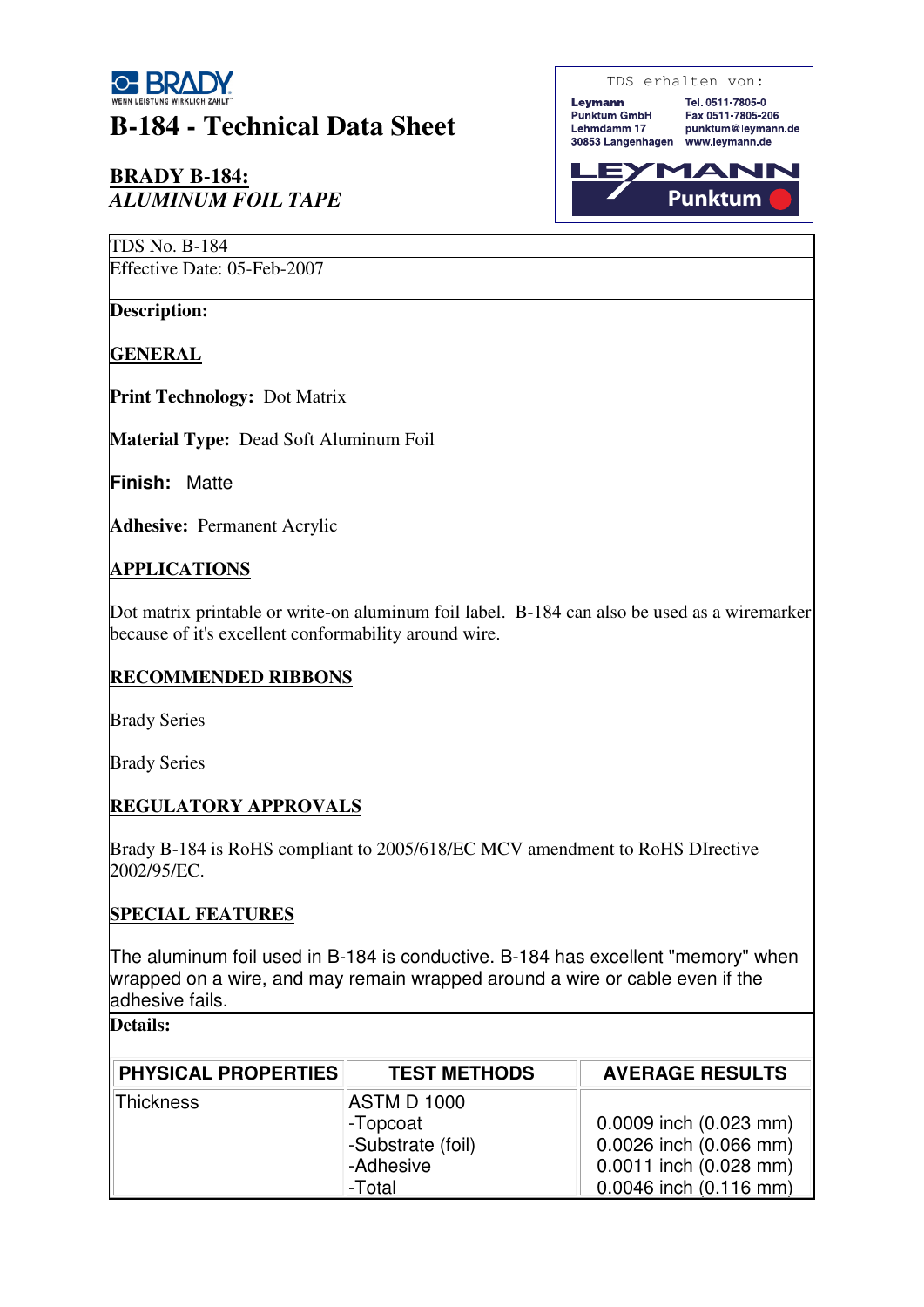| Adhesion to:                       | <b>ASTM D 1000</b>                         |                                  |
|------------------------------------|--------------------------------------------|----------------------------------|
| -Stainless Steel                   | 20 minute dwell                            | 60 oz/in (66 N/100 mm)           |
|                                    | 24 hour dwell                              | 70 oz/in (77 N/100 mm)           |
| ⊩Textured ABS                      | 20 minute dwell                            | 20 oz/in (22 N/100 mm)           |
|                                    | 24 hour dwell                              | 25 oz/in (27 N/100 mm)           |
| -Polypropylene                     | 20 minute dwell                            | 50 oz/in (55 N/100 mm)           |
|                                    | 24 hour dwell                              | 55 oz/in (60 N/100 mm)           |
| $\sf\Pi$ Tack                      | <b>ASTM D 2979</b>                         |                                  |
|                                    | Polyken™ Probe Tack<br>1 second dwell      | 19 oz $(550 g)$                  |
| Tensile Strength and<br>Elongation | <b>ASTM D 1000</b>                         | 25 lbs/in (438 N/100 mm),<br>10% |
|                                    |                                            |                                  |
| Application Temperature            | Lowest application<br>temperature to steel | $50^{\circ}$ F (10 $^{\circ}$ C) |

The following testing is performed with the B-184 printed with the Brady Series 2000 and 5000 ribbons. All samples allowed to dwell 24 hours prior to testing.

| <b>PERFORMANCE</b><br><b>PROPERTIES</b> | <b>TEST METHODS</b>                                                                    | <b>TYPICAL RESULTS</b>                                                                                                                                         |
|-----------------------------------------|----------------------------------------------------------------------------------------|----------------------------------------------------------------------------------------------------------------------------------------------------------------|
| <b>High Service Temperature</b>         | 30 days at 266°F (130°C)                                                               | Very slight label<br>discoloration at 130°C. At<br>higher temperatures up to<br>160°C label is still<br>functional, but discolors to<br>a brownish/gold color. |
| Low Service Temperature                 | 30 days at -40°F (-40°C)                                                               | No visible effect.                                                                                                                                             |
| <b>Humidity Resistance</b>              | 30 days at 100°F (37°C),<br>95% R.H.                                                   | No visible effect.                                                                                                                                             |
| <b>UV Light Resistance</b>              | 30 days in UV Sunlighter™<br>100                                                       | Very slight label<br>discoloration.                                                                                                                            |
| Weatherability                          | ASTM G155, Cycle 1<br>30 days in Xenon Arc<br>Weatherometer                            | Slight Series 2000 and<br>5000 print fade.                                                                                                                     |
| Salt Fog Resistance                     | ASTM B 117<br>30 days in 5% salt fog<br>solution chamber                               | Salt precipitated on label<br>surface, label print difficult<br>to read.                                                                                       |
| <b>Abrasion Resistance</b>              | Taber Abraser, CS-10<br>grinding wheels, 500 g/arm<br>(Fed. Std. 191A, Method<br>5306) | Series 2000 and 5000 print<br>still legible after 600<br>cycles.                                                                                               |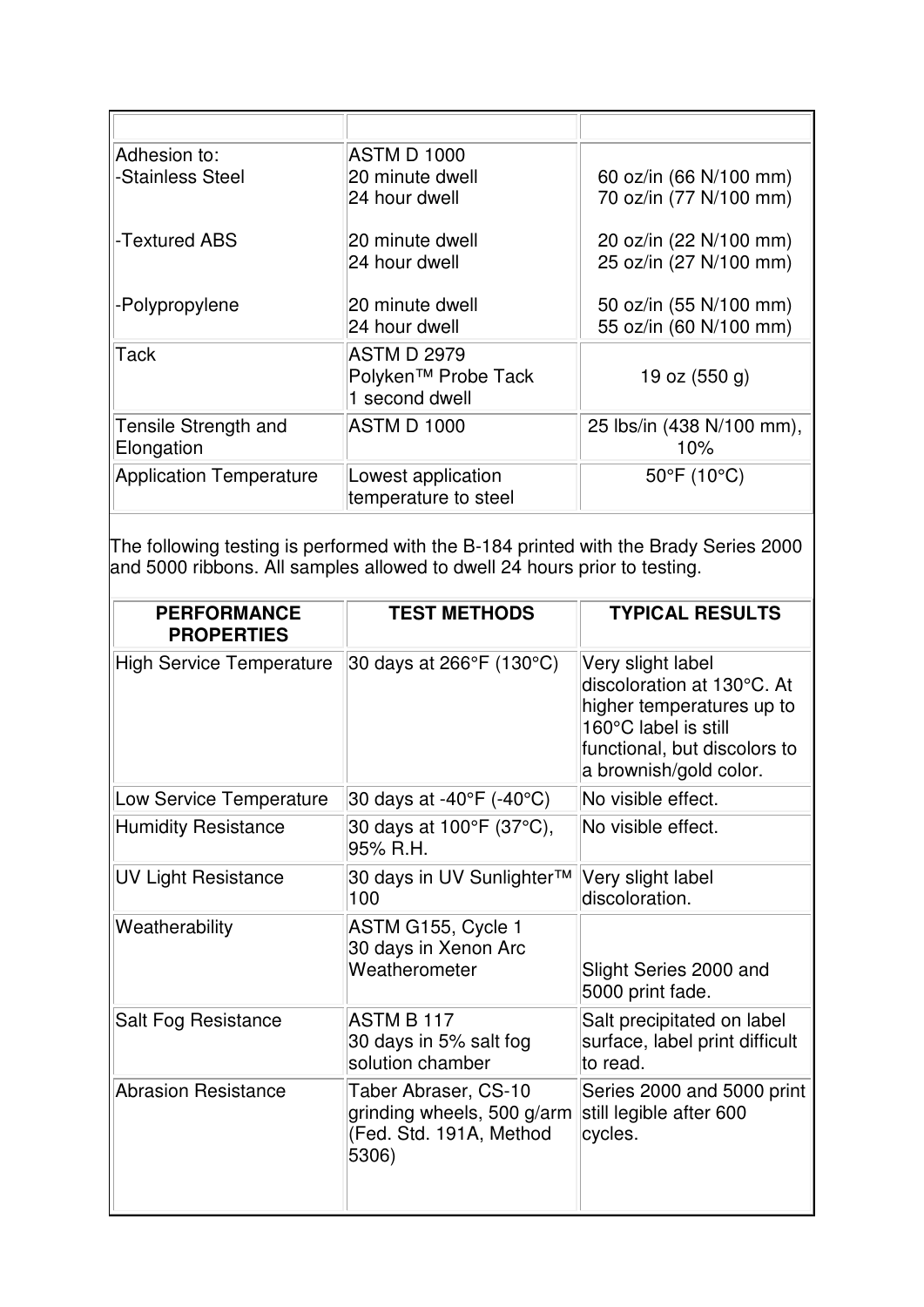| <b>PERFORMANCE PROPERTY</b> | <b>CHEMICAL RESISTANCE</b> |
|-----------------------------|----------------------------|
|                             |                            |

Samples were printed with Series 2000 and 5000 ribbons, laminated to aluminum panels, and dwelled 24 hours prior to test. Testing consisted of 5 cycles of 10 minute immersions in the specified chemicals followed by 30 minute recovery periods. After the final immersion the samples were rubbed with cotton swabs. Testing was conducted at room temperature.

| <b>CHEMICAL REAGENT</b>                              | SUBJECTIVE OBSERVATION OF VISUAL CHANGE                          |                                                                     |
|------------------------------------------------------|------------------------------------------------------------------|---------------------------------------------------------------------|
|                                                      | <b>APPEARANCE OF TAPE</b>                                        | <b>APPEARANCE OF</b><br><b>SERIES</b><br><b>2000 AND 5000 PRINT</b> |
| Methyl Ethyl Ketone                                  | Topcoat turns slightly<br>white; topcoat removed<br>when rubbed. | Print removed when rubbed                                           |
| $ 1,1,1$ -Trichloroethane                            | Topcoat removed when<br>rubbed                                   | Print removed when rubbed                                           |
| <b>Isopropyl Alcohol</b>                             | No visible effect                                                | No visible effect                                                   |
| JP-4 Jet Fuel                                        | No visible effect                                                | No visible effect                                                   |
| <b>ASTM Reference Fuel B</b>                         | No visible effect                                                | No visible effect                                                   |
| SAE 20 WT Oil                                        | No visible effect                                                | No visible effect                                                   |
| Mil-H-5606 Oil                                       | No visible effect                                                | No visible effect                                                   |
| Speedi Kut Cutting Oil 332                           | No visible effect                                                | No visible effect                                                   |
| Rust Veto <sup>®</sup> 377                           | No visible effect                                                | No visible effect                                                   |
| Skydrol <sup>®</sup> 500B-4                          | Topcoat softened                                                 | Print smear when rubbed                                             |
| Super Agitene <sup>®</sup>                           | No visible effect                                                | No visible effect                                                   |
| Deionized Water                                      | No visible effect                                                | No visible effect                                                   |
| 3% Alconox® Detergent                                | No visible effect                                                | No visible effect                                                   |
| Northwoods <sup>™</sup> Buzz Saw<br>Citrus Degreaser | Label edge lift; topcoat<br>degraded                             | <b>Print removed</b>                                                |

Unless reported differently, results were the same for Series 2000 and 5000 ribbons.

Product testing, customer feedback, and history of similar products, support a customerperformance expectation of at least**two years from the date of receipt** for this product as long as this product is stored in its original packaging in an environment below 80 degrees F (27 degrees C) and 60% RH. We are confident that our product will perform well beyond this time frame. However, it remains the responsibility of the user to assess the risk of using such product. We encourage customers to develop functional testing protocols that will qualify a product's fitness for use, in their actual applications.

#### **Trademarks:**

Alconox® is a registered trademark of Alconox Co. Northwoods<sup>™</sup> is a trademark of the Superior Chemical Corporation. Polyken™ is a trademark of Testing Machines Inc.